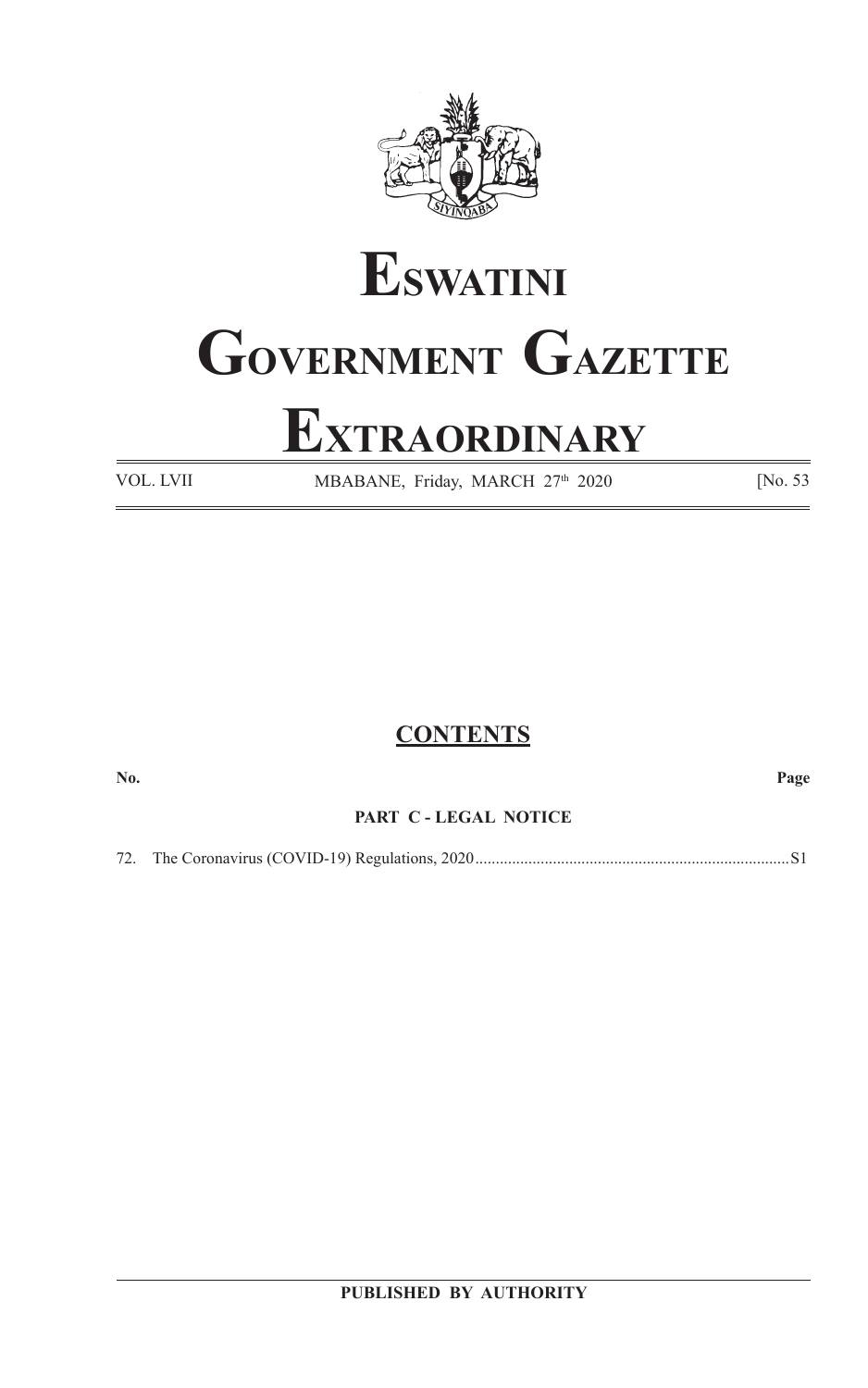### **PART C**

#### **LEGAL NOTICE NO: 72 OF 2020**

#### **THE DISASTER MANAGEMENT ACT** (Act No. 1 of 2006)

#### **THE CORONAVIRUS (COVID-19) REGULATIONS, 2020**

(Under section 43)

In exercise of the powers conferred by Section 43 of the Disaster Management, 2006, the Deputy Prime Minister makes the following Regulations-

#### ARRANGEMENT OF REGULATIONS

#### **PART I** PRELIMINARY PROVISIONS

- 1. Citation and Commencement.
- 2. Interpretation.

#### **PART II**

#### COUNTERING CORONAVIRUS (COVID-19)

- 3. Prevention of spread of Covid -19.
- 4. Compulsory notification on suspected cases.
- 5. Screening of persons.
- 6. Test samples for Covid-19.
- 7. Notification on development of symptoms.
- 8. Isolation for asymptomatic person.
- 9. Isolation for symptomatic person.
- 10. Steps upon examination.
- 11. Measures for defined geographic area.
- 12. Refusal of medical examination, treatment, isolation and quarantine.
- 13. Refusal to cooperate with enforcement officer.
- 14. Places of quarantine and isolation.

#### **PART III**

#### INTERNAL AND CROSS-BORDER TRAVEL

15. Internal Travel.

16. Cross –Border Travel.

#### **PART IV** CONSUMER PROTECTION

- 17. Interpretation.
- 18. Price control.
- 19. Unfair practices.
- 20. Supply of Goods.
- 21. Restriction and prohibition on sale of liquor.
- 22. Restriction on restaurants.
- 23. Essential industries.
- 24. Offence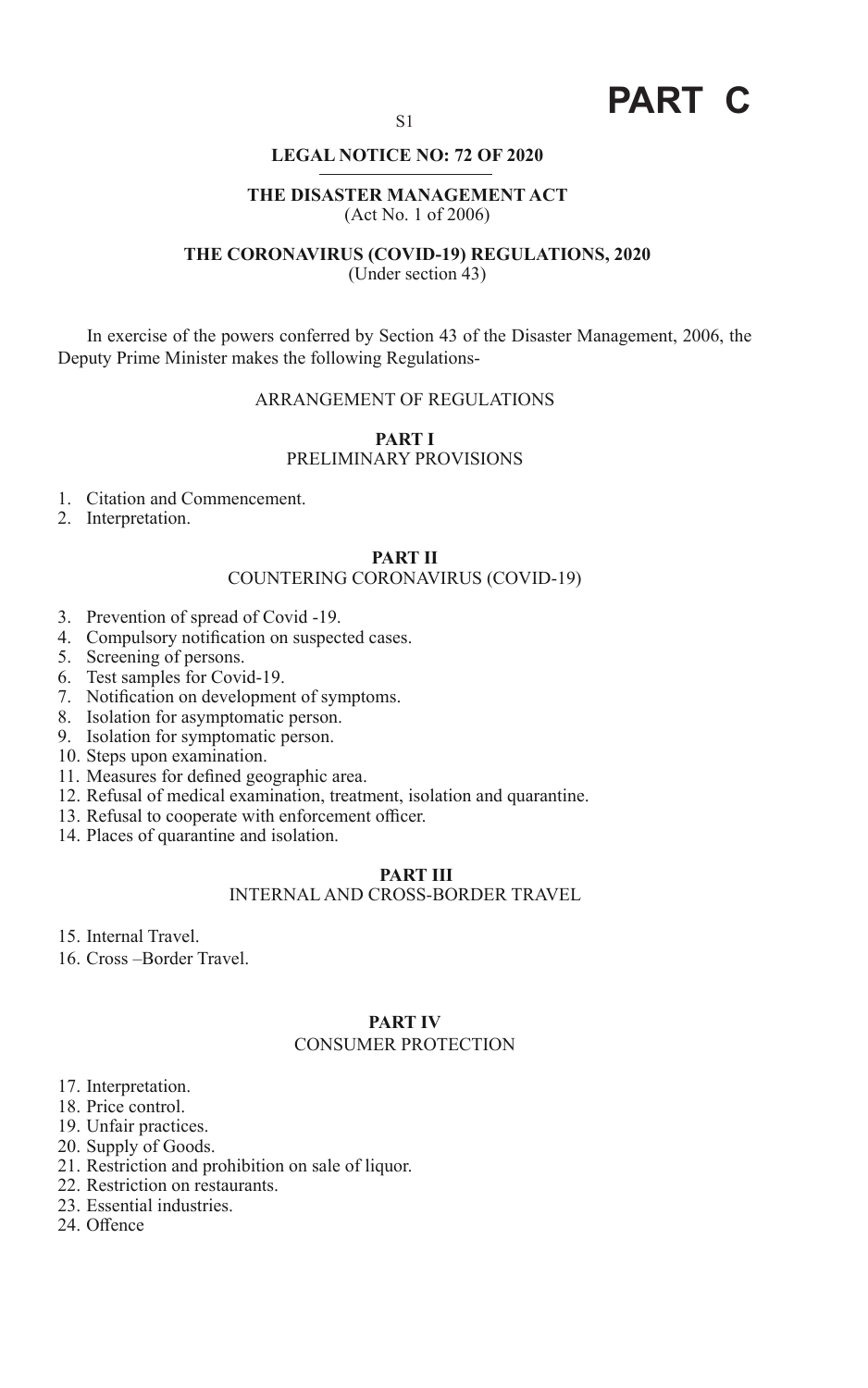#### **PART V**

#### GENERAL PROVISIONS

- 25. Restriction and prohibition of gatherings.
- 26. Duties of port of health officers.
- 27. Closure of schools and Tertiary Institutions.
- 28. Suspension of visits.
- 29. Spreading rumours or unauthenticated information on COVID -19.
- 30. Immunity against liability.
- 31. Emergency Procurement Procedures.
- 32. Authority to issue guidelines.
- 33. Offences and penalties. Schedules

#### **PART I** PRELIMINARY PROVISIONS

#### *Citation and Commencement*

1. (1) These Regulations may be cited as the Coronavirus (Covid-19) Regulations, 2020.

 (2) These Regulations shall come into force on the date of publication and shall cease to have effect at the end of the national emergency in response to Coronavirus (COVID-19).

#### *Interpretation*

2. In these Regulations, unless the context otherwise indicates-

"adequate space" means not more than one person per square meter of floor space;

"contact person" means a healthy person that has been in such association with an infected person or a contaminated environment as to have been exposed and is therefore at a higher risk of developing the disease and includes-

- (a) a person living in the same household as a COVID-19 case;
- (b) a person having had direct physical contact with a COVID-19 case or his infectious secretions without recommended personal protective equipment or with a possible breach of personal protective equipment; or
- (c) a person who was in a closed environment or had face to face contact with a COVID-19 case at a distance of within1metre including air travel;

"COVID-19" means the Novel Coronavirus (2019-nCov) which is an infectious disease caused by a virus, which emerged during 2019 and was declared a global pandemic by the WHO during the year 2020 that has previously not been scientifically identified in humans;

"Criminal Procedure and Evidence Act" means the Criminal Procedure and Evidence Act No. 38 of 1967;

"enforcement officer" includes a public health officer, an immigration officer, members of the police service, defence force and correctional services;

"donor" means an individual, corporation or organisation that is a contributor of cash, kind or other assets;

"gathering" means any assembly, concourse or procession of more than twenty (20) persons, wholly or partially in open air or in a building or premises;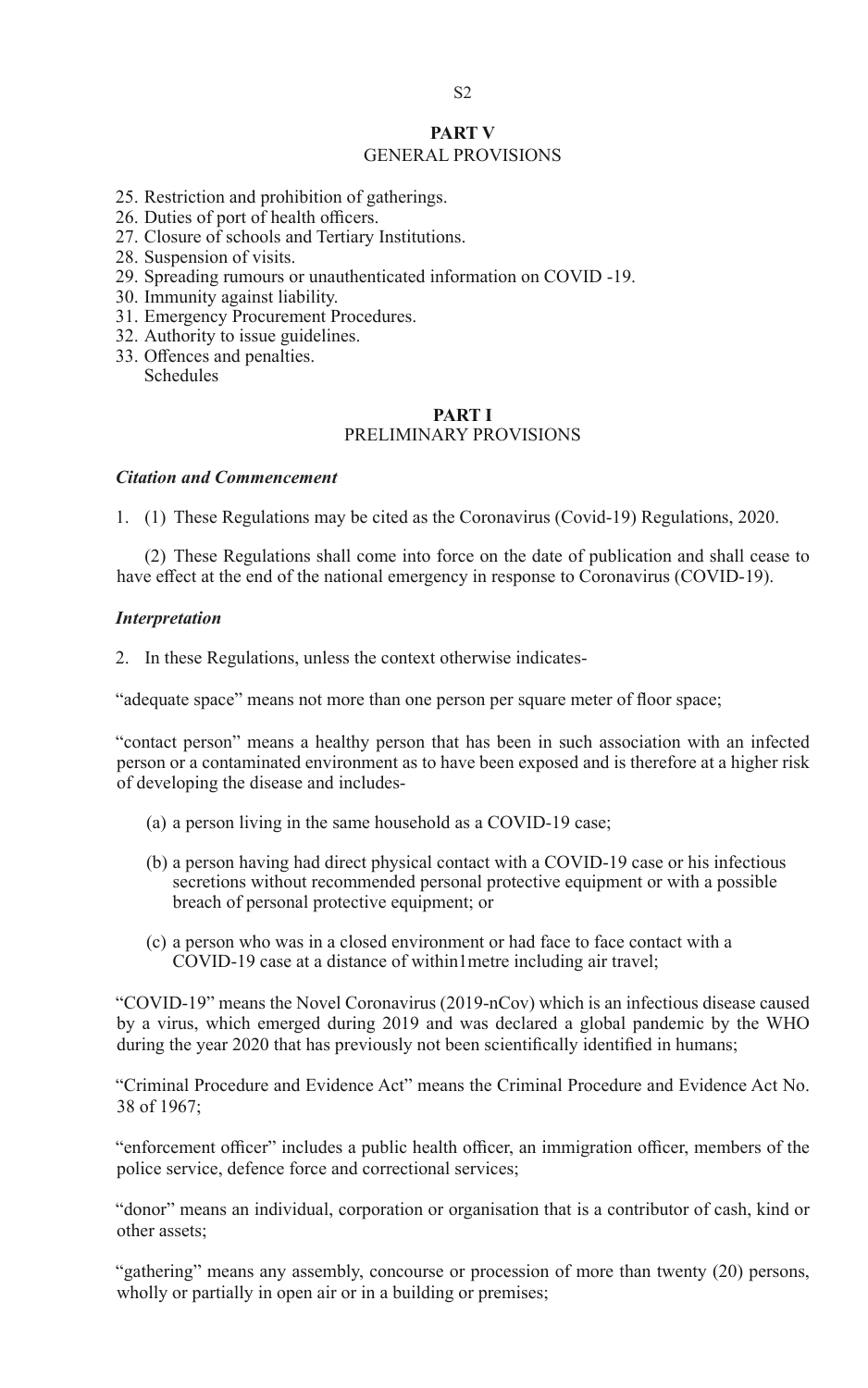"high risk country" means a country classified by the World Health Organization as a high risk country;

"isolation" in relation to a person means the separation of that person from any other person in such a manner as to prevent infection or contamination with Covid-19—

- (a) at a facility designated, by notice, on the purposes of these Regulations by the Minister of Health;
- (b) in that person's home;
- (c) in a hospital; or
- (d) at another suitable place;

"liquor" includes African beer and has the same meaning ascribed to it in the Liquor Licences Act, 1964;

"loitering" means to stand, wait or walk in a public place without any purpose";

'National emergency' means the national emergency declared by Government on the  $17<sup>th</sup>$  March 2020 under Legal Notice No. 66 of 2020;

"quarantine" means separating asymptomatic individuals potentially exposed to a disease from non-exposed individuals in such a manner as to prevent the possible spread of infection or contamination;

"school" has the meaning ascribed to it in the Education Act, No.9 of 1981; and

"The Act" means the Disaster Management Act No.1 of 2006;

"WHO" means the World Health Organisation; and

"essential travel" means travel on official government business, company or organisation business, or for medical reasons.

#### **PART II**

#### COUNTERING CORONAVIRUS (COVID-19)

#### *Prevention of spread of COVID-19*

3. Every person in the Kingdom of Eswatini shall take steps to prevent the spread of COVID-19 in the manner stipulated in the First Schedule and as may be determined by the Ministry of Health from time to time.

#### *Compulsory notification on suspected cases*

4. Every person, medical practitioner or health officer, whether in Government or private, shall notify the Ministry of Health of any person, who within their knowledge, has a travel history to COVID-19 affected countries and has complaints of fever, cough, respiratory difficulty or even without any signs and symptoms of COVID-19 or is a contact person.

#### *Screening of persons*

5. (1) A Government or private hospital or clinic shall have designated screening points for suspected cases of COVID – 19.

(2) A hospital or clinic shall, during screening of such cases, record to ascertain if the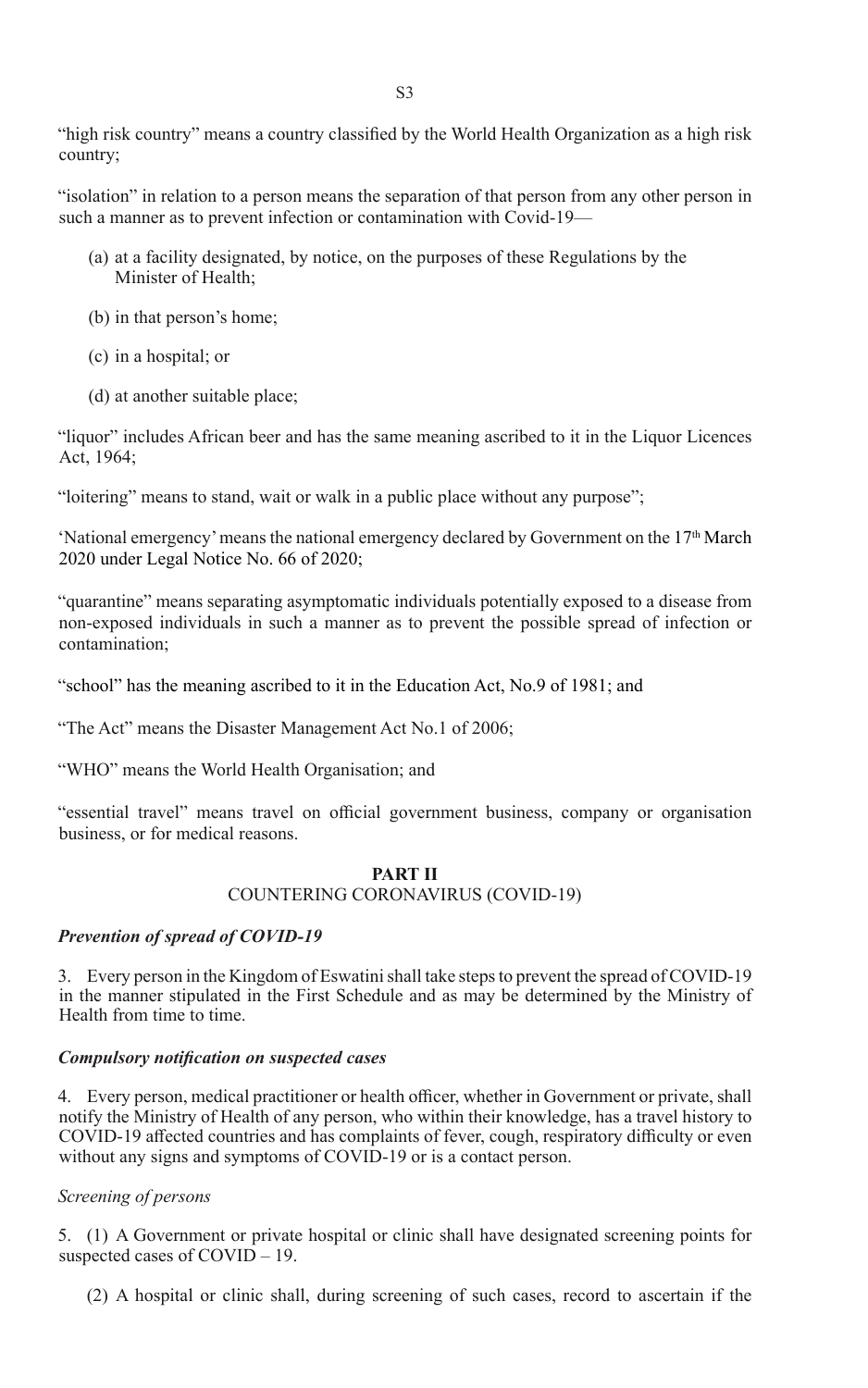person has travelled to any country or an area where COVID-19 has been reported or is a contact person.

(3) The history of a contact person shall be recorded, collated and transmitted to the Epidemiologist through the health management information system.

#### *Test samples for Covid-19*

6. All test samples shall be collected as per the directive of the Ministry of Health and these samples shall be sent to a designated laboratory.

#### *Notification on development of symptoms*

7. Where a person, with a history of travel in the last fourteen (14) days to a country or area from where COVID-19 has been reported or is contact person, develops symptoms, that person shall contact the nearest clinic or call 977 so that necessary measures if required may be initiated by the Ministry of Health.

#### *Isolation for asymptomatic person*

8. A person with a history of travel to a country or area from where COVID-19 has been reported or is a contact person in the last fourteen (14) days, who does not have symptoms of cough, fever, difficulty in breathing, shall be under isolation or quarantine at home and take precautions as stipulated in the Second Schedule and shall avoid contact with any person including family members for fourteen (14) days from the date of arrival from such area.

#### *Isolation for symptomatic person*

9. (1) A medical practitioner or health officer shall admit a person and isolate that person, if required, where that person has a history of visit to an area where COVID-19 is endemic and the concerned person is symptomatic or is a contact person.

 (2) Where there is sufficient reason, cause or information to suspect or believe that a person could be infected with COVID-19 and that person's continued presence in the premises is hazardous to public safety, a medical practitioner or health officer shall –

- (a) enter any such premises, after giving reasonable opportunity to the owner or occupier, for the purpose of surveillance of instances of fever or cough or respiratory difficulty; and
- (b) enquire into or undertake physical examination,

and that person shall be bound to cooperate and render all possible assistance to facilitate such surveillance, inspection, enquiry and examination.

#### *Steps upon examination*

10. Where consequent upon an inquiry, inspection, examination or otherwise, a medical practitioner or health officer has reason to believe or suspect that a person could be infected with COVID-19, the medical practitioner or health officer shall direct or arrange to put that person in home quarantine or direct or escort that person to a designated quarantine facility or an isolation facility, as the case may be.

#### *Measures for defined geographic area*

11. Where cases of COVID-19 are reported from a defined geographic area, the Senior Medical Officer-Public Health in conjunction with the approval of National Emergency Management Task Force on Coronavirus (COVID- 19) shall take containment measures to prevent spread of the disease, which include-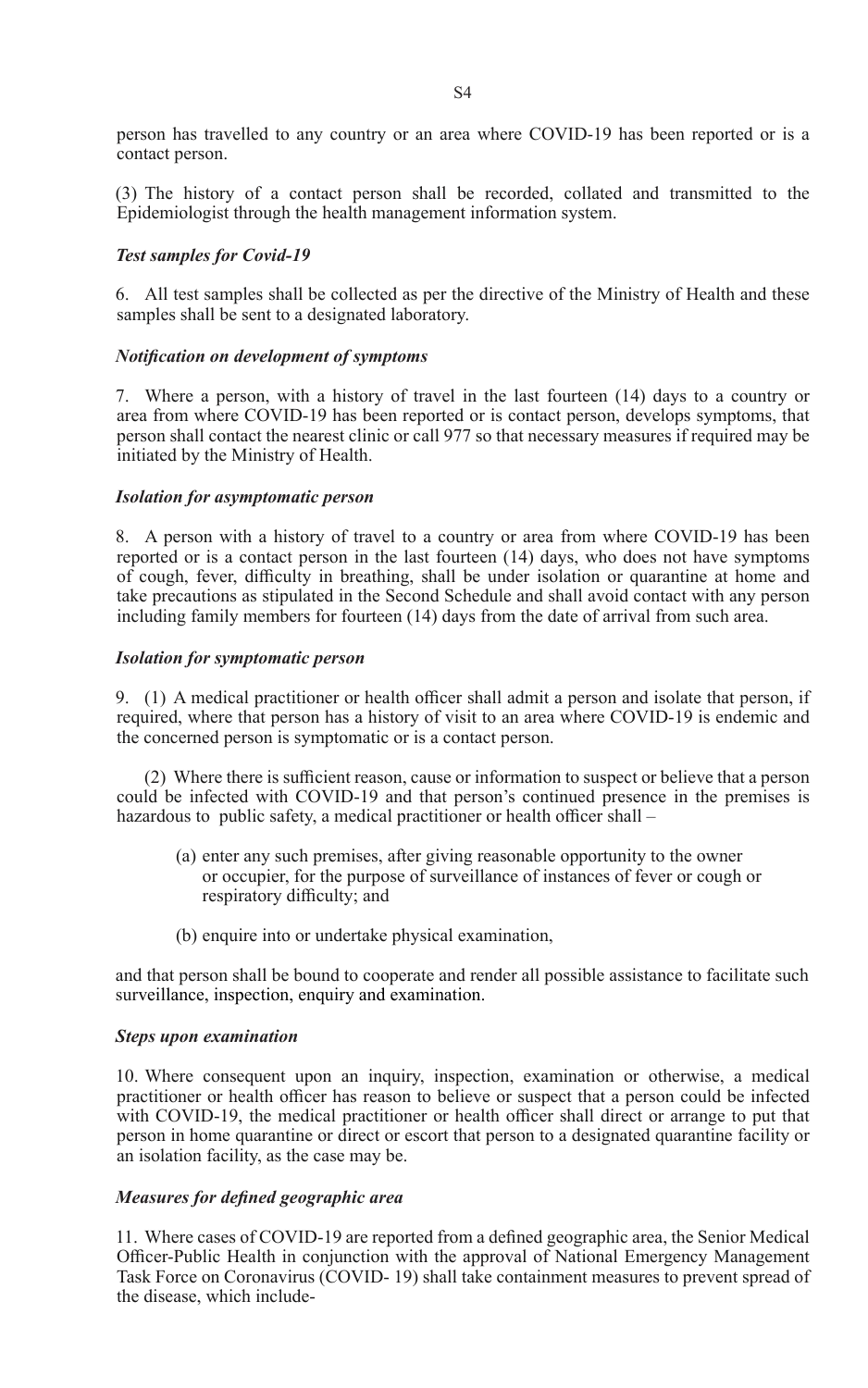- (a) sealing off that geographical area;
- (b) banning entry and exit of population from the containment area;
- (c) closure of schools, offices and banning public gatherings;
- (d) banning of vehicular movement in the area;
- (e) initiating active and passive surveillance COVID-19 cases;
- (f) isolation of all suspected cases;
- $(g)$  designating any building as containment unit for isolation of the cases;
- (h) ensuring that enforcement officers are available at the concerned area for discharging the containment measures; and
- (i) any other measure as directed by the Ministry of Health.

#### *Submission to medical examination, treatment, isolation and quarantine*

12.  $(1)$  A person who has been clinically, or by a laboratory, confirmed as having COVID-19, or who is suspected of having contracted COVID-19, or who has been in contact with a person who is a carrier of COVID–19 or a contact person, shall be submitted to medical examination, treatment, isolation or quarantine as the case may be.

 (2) A person referred to under sub-regulation (1) shall not refuse consent to an enforcement officer for-

- (a) submission of that person to a medical examination, including but not limited to the taking of any bodily sample by a person authorised in law to do so;
- (b) admission of that person to a health establishment or a quarantine or isolation site; or
- (c) submission of that person to mandatory treatment, isolation or quarantine or isolation in order to prevent transmission.

 (3) A person who contravenes sub- regulation (2) or fails to comply with an instruction or order of an enforcement officer, shall be placed in isolation or quarantine for a period of 48 hours, as the case may be, pending a warrant being issued by a magistrate, on application by an enforcement officer for the medical examination contemplated in sub regulation (1).

 (4) A warrant contemplated in sub-regulation (1) may be issued by a magistrate, if it appears from information on oath or affirmation by an enforcement officer -

- (a) that a person is confirmed as having been infected with COVID-19.
- (b) who is on reasonable grounds suspected of having contracted COVID-19, or who has been in contact with, or on reasonable grounds suspected to have been in contact with a person who is a carrier or infected with COVID–19.

(5) The warrant may impose restrictions on the powers of the enforcement officer as the magistrate may deem necessary.

- (6) A warrant issued in terms of this regulation remains in force until
	- (a) it is executed;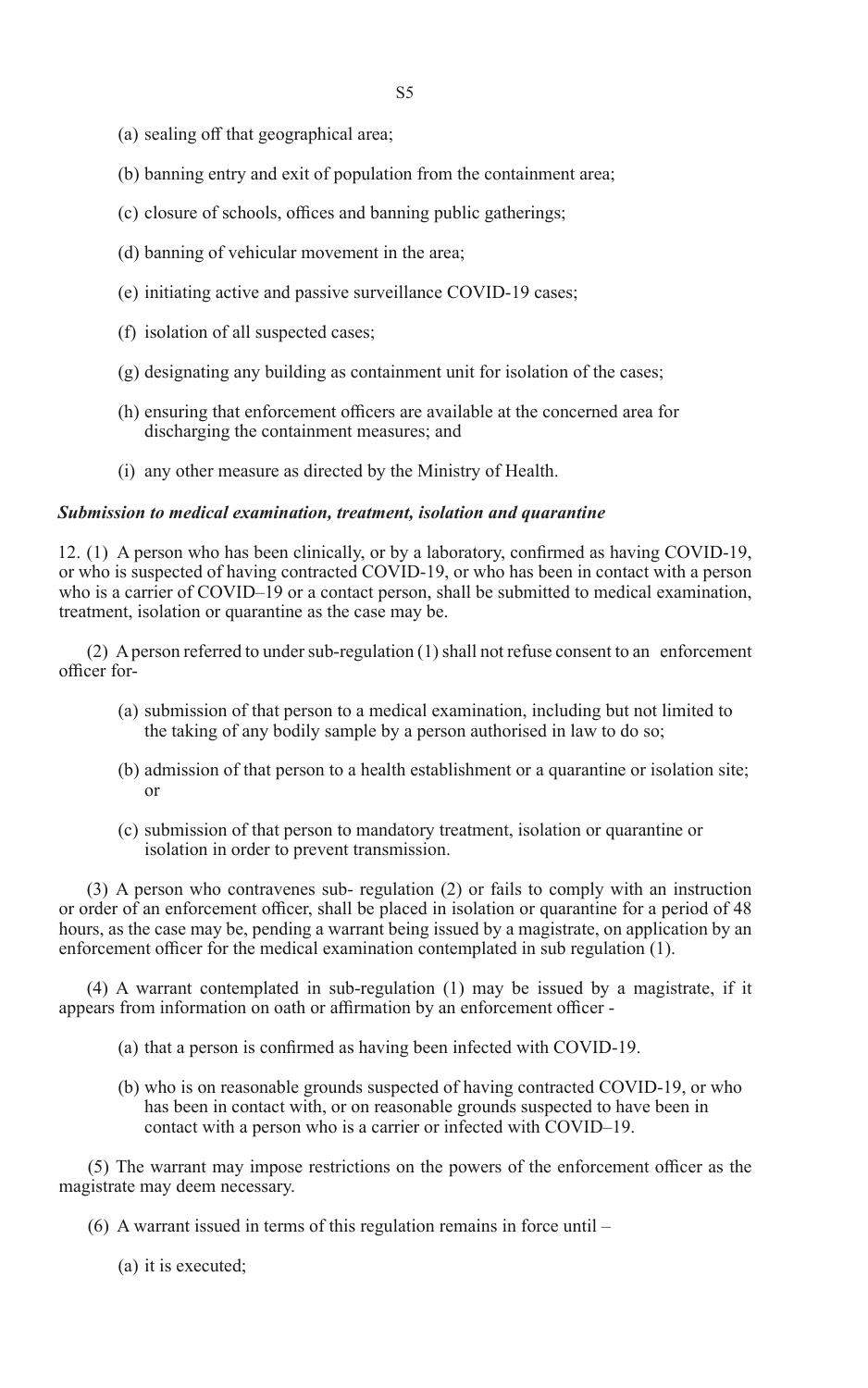- (b) it is cancelled by the person who issued it or, if such person is not available, by any person with like authority;
- (c) the expiry of sixty days from the date of its issue; or
- (d) the purpose for the issuing of the warrant has lapsed, whichever occurs first.

(7) A person shall not be entitled to compensation for any loss or damage arising out of any action or omission made in good faith by an enforcement officer under this regulation.

#### *Refusal to cooperate with enforcement officer*

13. A health officer, medical practitioner or enforcement officer shall, where a person who refuses to co-operate with or to render assistance to or comply with the directions of that enforcement officer -

- (a) take any coercive action as deemed necessary or expedient for enforcing such cooperation and assistance;
- (b) in case of a minor, such direction shall be directed to the guardian or any other adult member of the family of the minor.

#### *Places of quarantine and isolation*

14.(1) The Minister of Health shall identify and make available sites to be used as isolation and quarantine facilities, including facilities at the ports of entry.

(2) The Members of the Epidemic Task Force in the Ministry of Health shall identify and make available sites to be used as isolation and quarantine facilities within each Region, as the need arises.

(3) All isolation, separation and quarantine facilities shall be fumigated by the Ministry of Health from time to time.

#### **PART III** INTERNAL AND CROSS-BORDER TRAVEL

#### *Internal travel*

15. (1) Non-essential travel between cities, towns and cities is prohibited.

(2) Loitering at any time in any thoroughfare or public place or near any dwelling house, shop, store or any enclosed place or veld or bush is prohibited.

(3) Public transport shall only operate for essential travel, provided there is one (1) meter distance between passengers.

#### *Cross-border travel*

16. (1)Traveling in and out of the Kingdom of Eswatini is prohibited save for essential travel.

(2) A person traveling from a country that has been classified as high risk by the World Health Organisation (WHO), is prohibited from entering the Kingdom of Eswatini.

(3) A returning national or resident of Eswatini shall be subjected to screening and self - isolation for a period of fourteen 14 days upon entry.

(4) A person who intends to enter the country for non-essential travel shall be subjected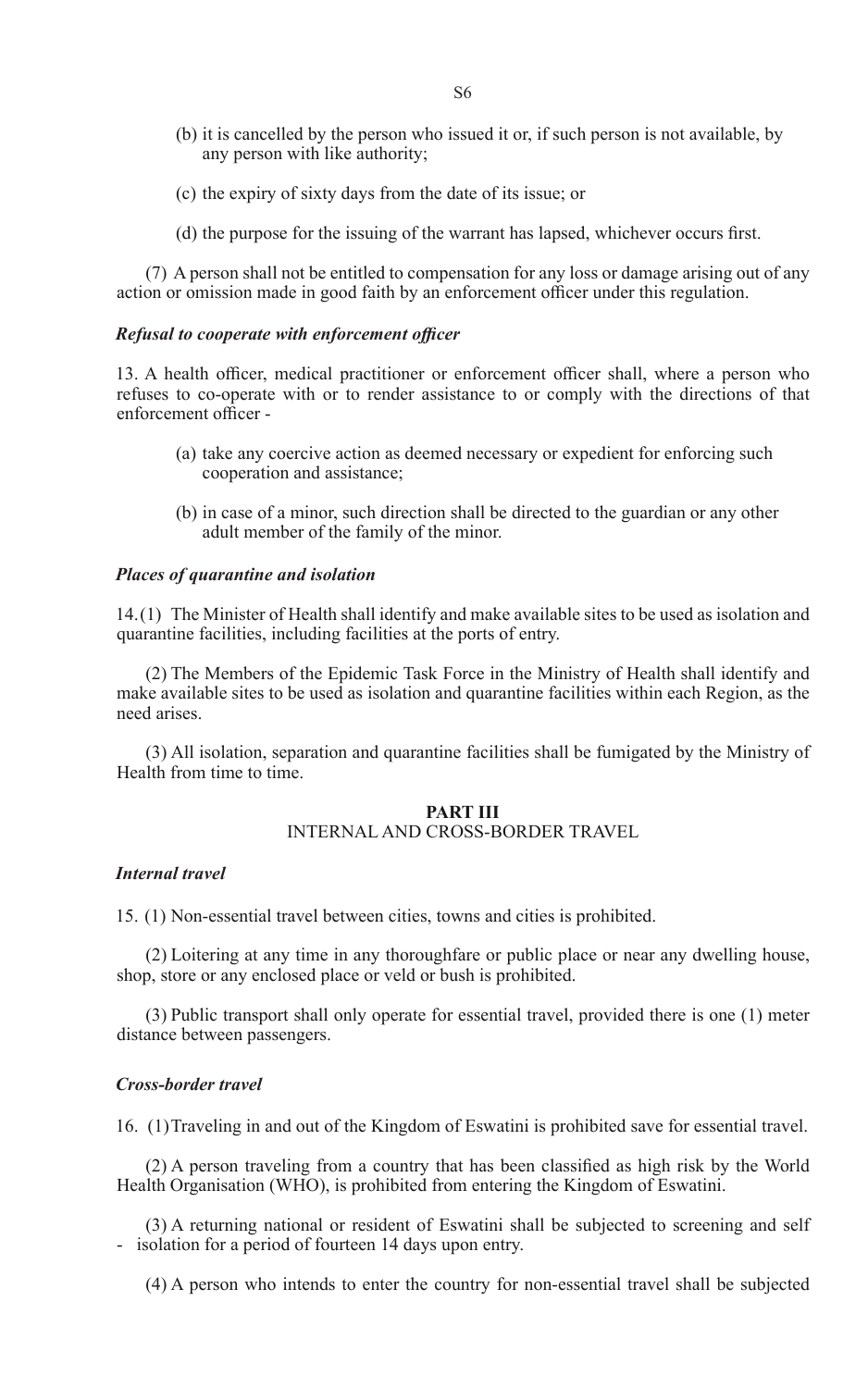to screening and isolation for a period of fourteen (14) days and shall bear the costs of such isolation.

(5) There shall be no restrictions on transportation of food, goods and cargo into and outside the country.

(6) A visa and entry permit that has already been issued to a traveller from a high risk country is, at the commencement of these Regulations, revoked.

(7) Immigration officials shall maintain a record of all cross-border travellers for purposes of identification and tracking.

(8) A person who enters the Kingdom of Eswatini with the purpose of seeking asylum shall be screened and isolated for a period of fourteen (14) days.

#### **PART IV** PROTECTION OF CONSUMERS

#### *Interpretation*

17.In this Part 'price increase' means a direct increase or an increase as a result of unfair conduct such as, among others, false or misleading pricing practices, covert manipulation of prices, manipulations through raising or reducing grade levels goods and services.

#### *Price control*

18. (1) A firm shall not effect a price increase to the detriment of consumers.

- (2) An excessive or unfair price increase shall be determined using the following guide if-
	- (a) it does not correspond to or is equivalent to the increase in the cost of providing that good or service;
	- (b) it increases the net margin or mark-up on that good or services above the average margin or mark-up for that good or service during the state of emergency period
	- (c) the offer to supply, or enter into agreement to supply any goods and services at a price that is unfair, unreasonable or unjust.

#### *Unfair practices*

- 19. A supplier shall not
	- (a) engage in unacceptable conduct, which includes the use of unfair tactics in connection with the marketing of any goods or service and the supply of goods or services to a consumer; and
	- (b) offer to supply, or enter into agreement to supply any goods and services at a price that is unfair, unreasonable or unjust.

#### *Supply of Goods*

- 20. (1) A supplier shall develop and implement reasonable measures to
	- (a) ensure reasonable and equitable access of goods to customers, which may include limiting the number of items which a consumer may purchase; and
	- (b) maintain adequate supply of stock;
	- (2) Where there are restrictions on the purchase of supplies, a supplier shall prominently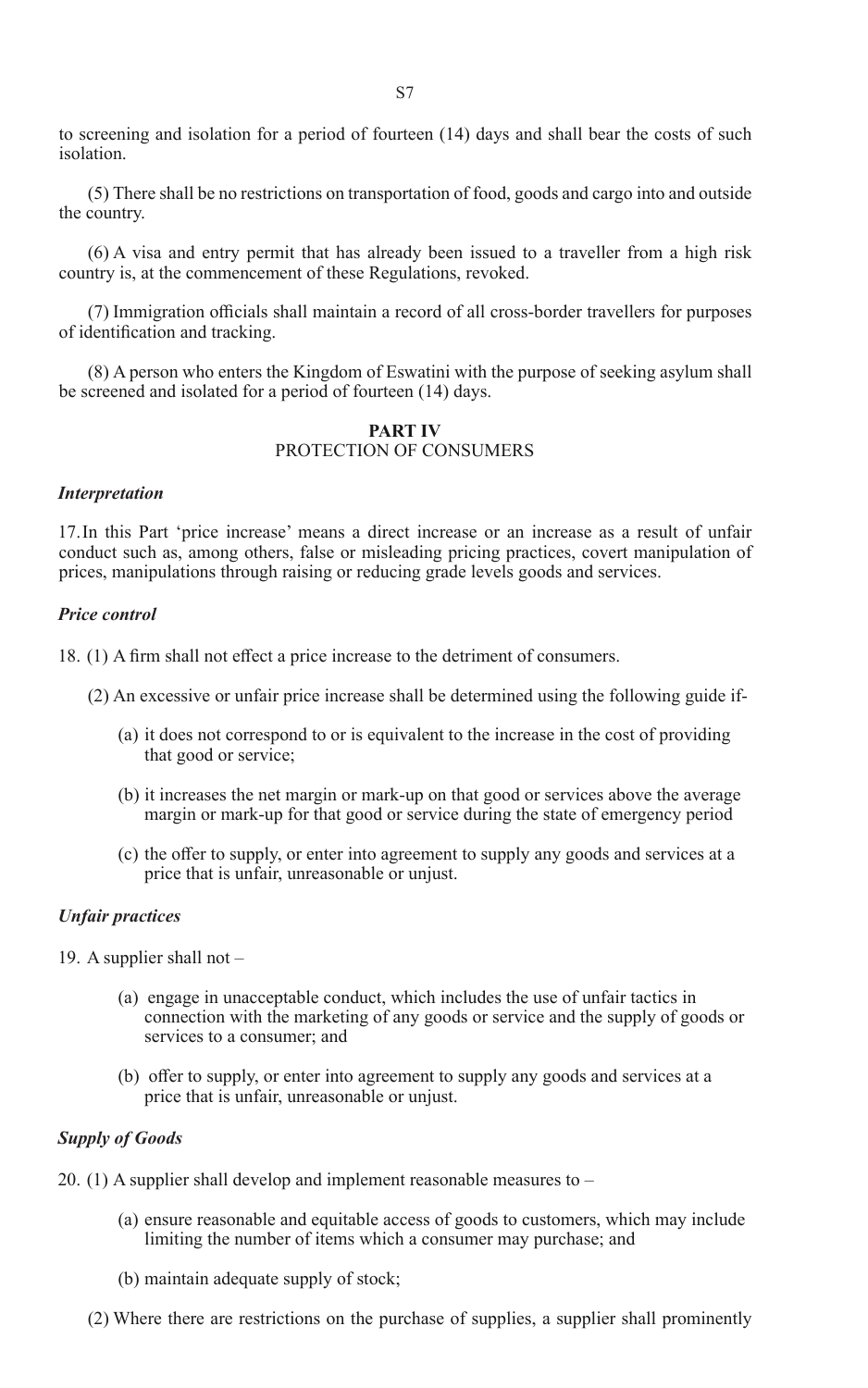display a notice in their outlet pertaining to such restrictions.

(3) A supplier shall take all reasonable steps to ensure that purchases by consumers are not intended to circumvent the object and implementation of these Regulations.

#### *Restriction and prohibition on Sale of liquor*

21. (1) Liquor consumption outlets including bars and clubs, shall cease to operate at the commencement of these Regulations.

(2) A premise which sells liquor and also operates as an accommodation establishment shall provide adequate space and comply with all directives and guidelines issued by the Government and the World Health Organisations in respect reducing the infecting others with Covid -19.

(3) A Bottle Store may be opened and operate between 11:00 am to 6:00 pm from Monday to Saturday.

#### *Restriction on Restaurants and food outlets*

22. (1) A restaurant or food outlet operator shall ensure that there is no more than twenty (20) customers (excluding employees) in that establishment during trading hours.

(2) A restaurant operator shall ensure that liquor is not sold to customers during the period of national emergency.

#### *Essential Industries*

23. (1) The Minister responsible for commerce shall prescribe essential industries which may continue to operate during the National emergency.

(2) The essential industries shall adhere to the directives and guidelines issued in respect of hygiene conditions and limitations of exposure to persons with Covid 19.

#### *Offence*

24. A person who contravenes the provisions of this Part commits an offence and shall on conviction be liable to a fine not exceeding Five Hundred Thousand Emalangeni (E500, 000.00).

#### **PART V** GENERAL PROVISIONS

#### *Restriction and prohibition of gatherings*

25. (1) In order to contain the spread of COVID-19, a gathering of more than twenty (20) people is prohibited.

(2) The Prime Minister may from time to time vary and give direction on the maximum number of people who may be part of a gathering.

- (3) An enforcement officer shall, where a gathering takes place -
	- (a) order the persons at the gathering to disperse immediately; and
	- (b) if they refuse to disperse, take appropriate action, which may, subject to the Criminal Procedure Act, include arrest and detention.
- (4) A funeral and memorial service shall not last for more than 2 hours and food shall not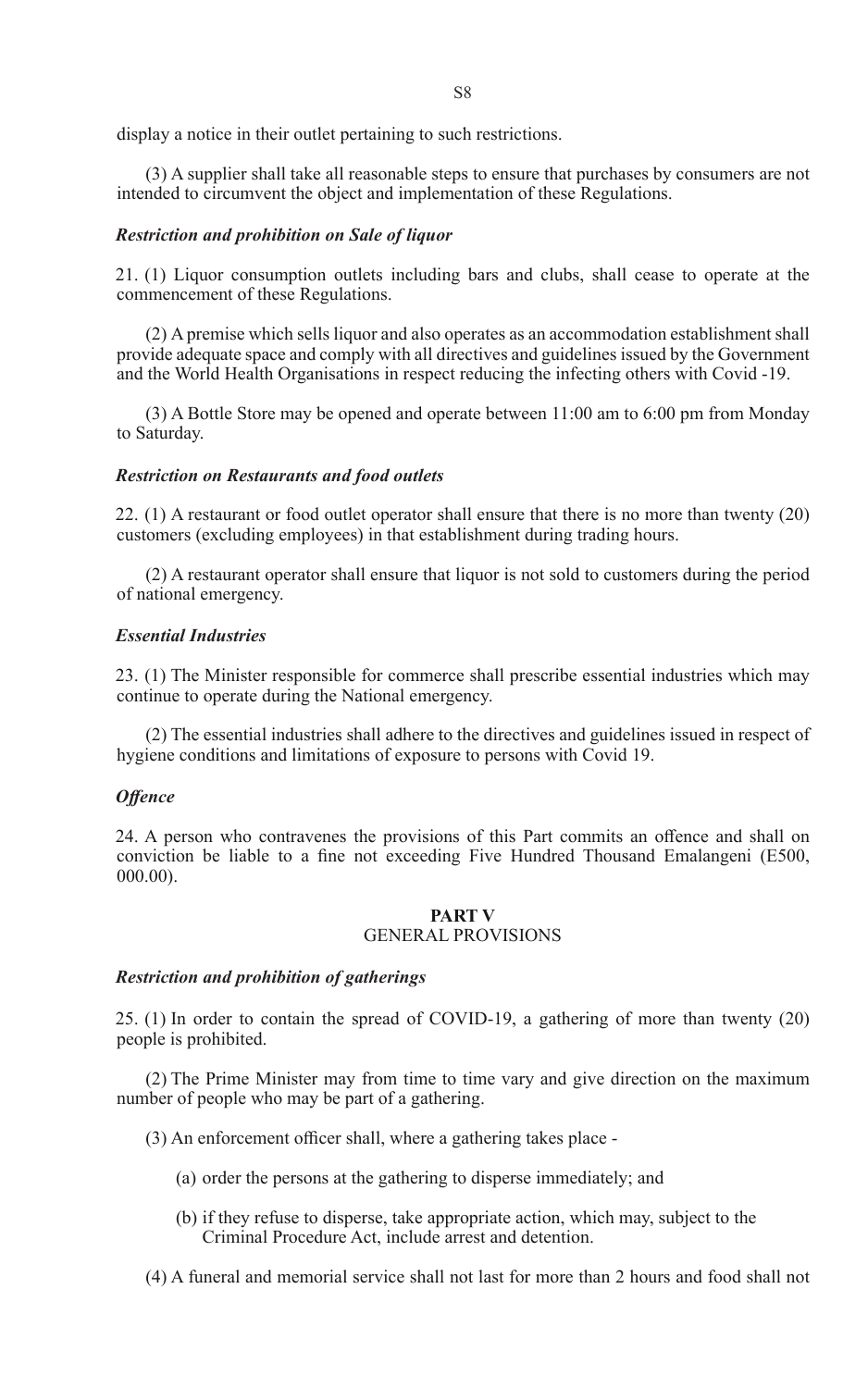be provided except for family members.

(5) All other gatherings shall not last for more than two (2) hours.

#### *Duties of Port Entry Health Officers*

26. Port of entry health officers shall be the first to deal with arriving persons at ports of entry.

#### *Closure of schools and Tertiary Institutions*

27. Schools and Tertiary institutions shall be closed until the decommissioning of the declaration, which period may be extended for the duration of the national emergency by the Prime Minister.

#### *Suspension of visits*

28. All visits by members of the public to –

- (a) Correctional Centres;
- (b) Remand Detention Facilities;
- (c) Holding Cells;
- (d) Military Detention Facilities; and
- (e) Department of Social Development facilities, including Child and Youth Care Centres, shelters, One Stop Centres, and Treatment Centres,

are suspended for a period of thirty (30) days from the date of commencement of these Regulations, which period may be extended for any period, but not beyond the duration of the national emergency by the Cabinet member responsible.

#### *Spreading rumours or unauthenticated information on COVID -19*

29.  $(1)$  A person or an institution or organization shall not-

- (a) spread of any rumour or unauthenticated information regarding COVID-19;
- (b) use any print or electronic media for information regarding COVID-19 without prior permission of the Ministry of Health;
- (c) publish any statement, through any medium, including social media, with the intention to deceive any other person about – COVID-19;
- (d) use print or electronic media on the COVID-19 infection status of any person; or
- (e) spread of any rumour or unauthentic information regarding any measure taken by the Government to address COVID-19.

(2) A person or an institution or organization that indulges in an activity that contravenes this Regulation commits an offence and shall, on conviction, be liable to a fine not exceeding twenty thousand Emalangeni (E20, 000.00) or imprisonment for a term not exceeding five (5) years.

#### *Immunity against liability*

30. No liability or suit shall lie against an enforcement officer or medical practitioner or member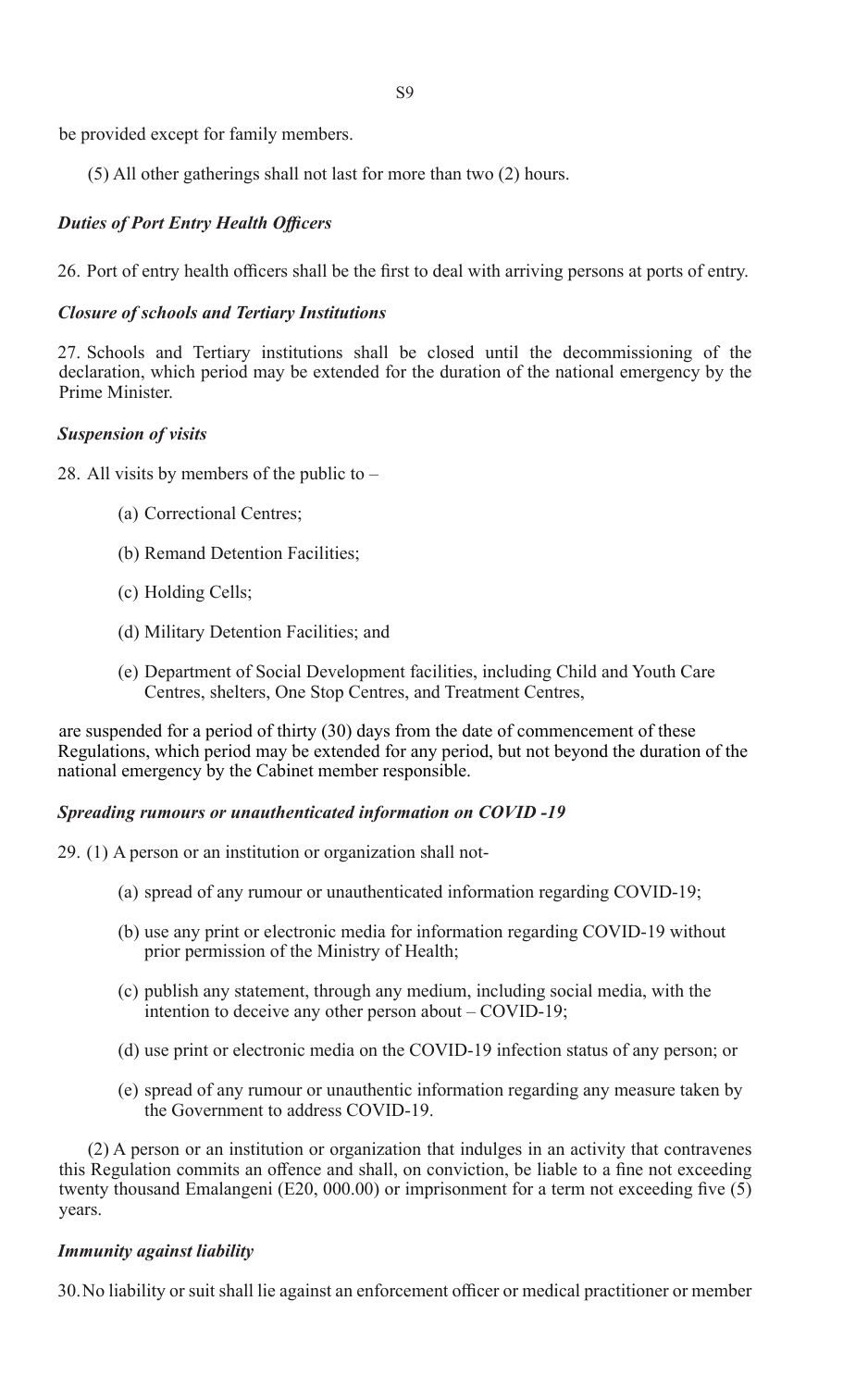of the National Emergency Management Task Force for anything done in good faith under these Regulations.

#### *Emergency Procurement Procedures*

31.(1) Where Government ministries and departments procure any goods, services or works to combat the spread of COVID -19 during the national emergency period, the relevant controlling officer shall-

- (a) evaluate the need for the emergency procurement and decide the preferred procurement method in order to guarantee economy and efficiency;
- (b) identify, specify and prioritize the immediate procurement activities which may be used in the period of the emergency;
- (c) where possible, identify other government bodies that can provide immediate assistance; and
- (d) specify the time frame within which the emergency procurement will be undertaken.

 $(2)$  Upon satisfying the requirements under sub-regulation 1, the controlling officer shall proceed to procure the goods, works or services in accordance with the method of procurement selected.

(3) The controlling officer shall, within thirty (30) days after completion of the procurement process, prepare and submit a report on the emergency procurement to the Eswatini Public Procurement Agency.

(4) The report under sub-regulation (3) shall be in the format prescribed in the guidelines issued by the Eswatini Public Procurement Agency.

(5) The relevant approvals authority shall not grant retrospective approval for emergency procurement.

#### *Authority to issue guidelines*

32. (1) The Prime Minister may issue guidelines to address, prevent and combat the spread of COVID-19 in any area of the Kingdom of Eswatini, which directions may include the -

- (a) recruitment and training of human resources from the Ministry of Health, and other entities responsible for the handling of COVID-19 mortal remains;
- (b) deployment of human resources from the Department of Health to identified sites to render services;
- (c) sourcing of human resources from retired health professionals and Non-Governmental Organisations to render services in identified sites;
- (d) provision of health equipment, sanitation materials and medical supplies;
- (e) identification and establishment of mortuaries that will accommodate all COVID-19 mortal remains; and
- (f) disposal of COVID-19 mortal remains.

(2) The Prime Minister or a Minister may vary the guidelines issued in terms of this regulation when the need arise.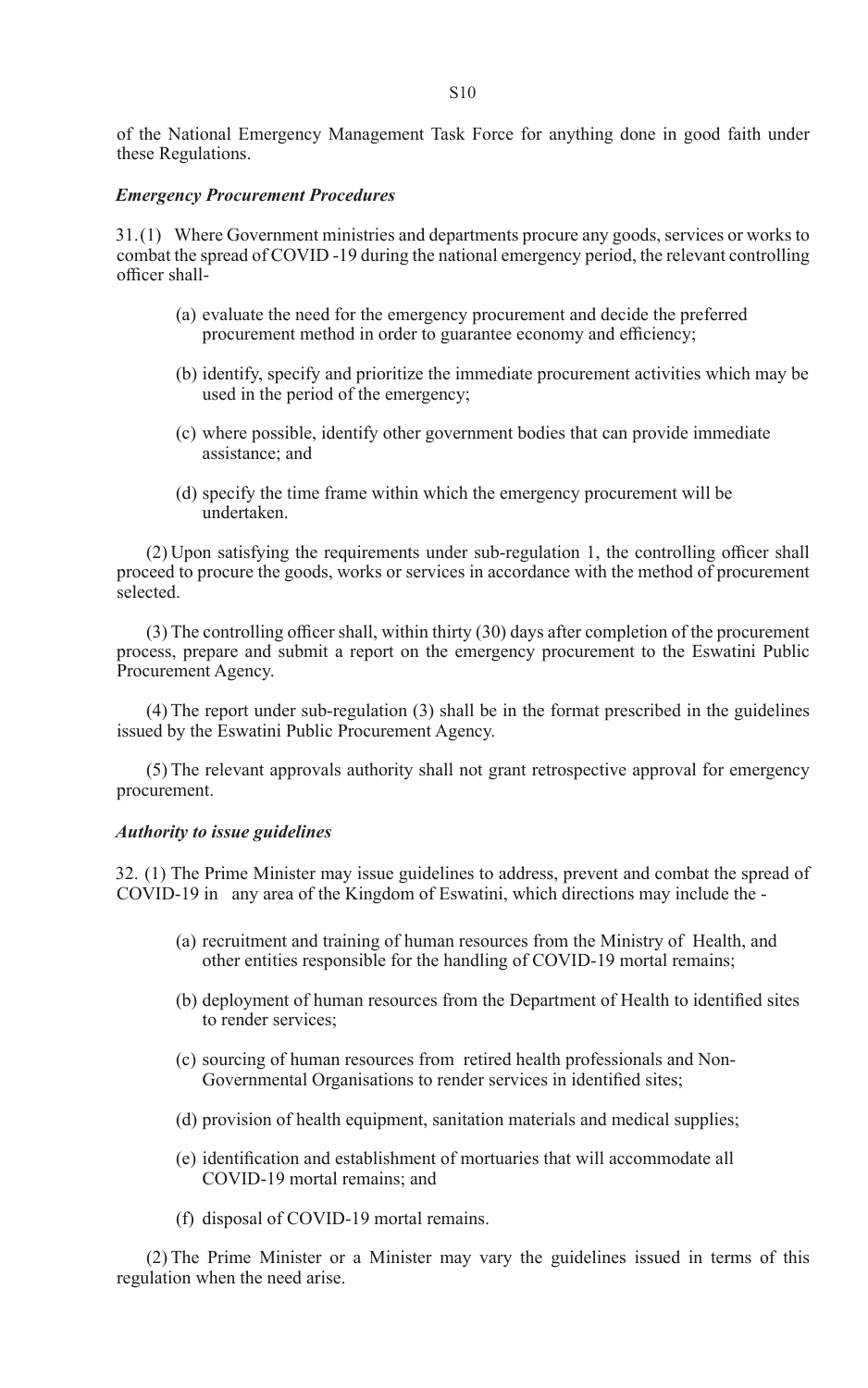(3) The Minister of Justice and Constitutional Affairs and Commissioner General of Correctional Services may issue guidelines to address, prevent and combat the spread of COVID-19 in all justice departments including Correctional Centres.

(4) The Chief Justice may, where appropriate, issue guidelines to address, prevent and combat the spread of COVID-19 in all courts and court precincts in the Kingdom of Eswatini.

(5) The Minister of Education and training may issue guidelines to address, prevent and combat the spread of COVID-19 in all schools and tertiary institutions.

(6) The National Commissioner of Police may issue guidelines to address, prevent and combat the spread of COVID-19 in all police stations, police posts, and holding cells.

(7) The Deputy Prime Minister may issue guidelines to address, prevent and combat the spread of COVID-19 in all Department of Social Welfare facilities and ensure that all forms of communication issued regarding COVID- 19 outbreak prevention, risk mitigation and response measures address the needs of persons living with disabilities.

- (8) The Minister of Commerce, Trade and Industry may-
	- (a) issue guidelines to  $-$ 
		- (i) protect consumers from excessive, unfair, unreasonable or unjust pricing of goods and services during the national emergency; and
		- (ii) maintain security and availability of the supply of goods and services during the national emergency; and
	- (b) direct businesses to position systems for preventing the spread of COVID-19.

(9) The Minister of Public Works and Transport may issue guidelines to address, prevent and combat the spread of COVID-19 in matters falling within the Minister's mandate.

(10) Any Minister may issue and vary guidelines, as required, within that Minister's mandate, to address, prevent and combat the spread of COVID-19, from time to time, as may be required, including -

- (a) disseminating information required for dealing with the national emergency;
- (b) implementing emergency procurement procedures; or
- (c) taking any other steps that may be necessary to prevent an escalation of the national emergency, or to alleviate, contain and minimise the effects of the national emergency or taking steps to facilitate international assistance.

(11) Traditional leaders may issue guidelines to address, prevent and combat the spread of COVID-19 and shall exercise authority within their jurisdiction to ensure that the provisions of these Regulations are enforced at chiefdom and community level.

#### *Offences and penalties*

33. (1) A person who contravenes a provision of these Regulations commits an offence and shall on conviction be liable to a fine not exceeding twenty five thousand Emalangeni (E25, 000.00) or to a term of imprisonment not exceeding two (2) years.

(2) A person who intentionally gives false information about oneself or another person being infected with COVID-19 commits an offence and shall on conviction be liable to a fine of not exceeding ten thousand Emalangeni (E10, 000.00) or to a term of imprisonment not exceeding one  $(1)$  year.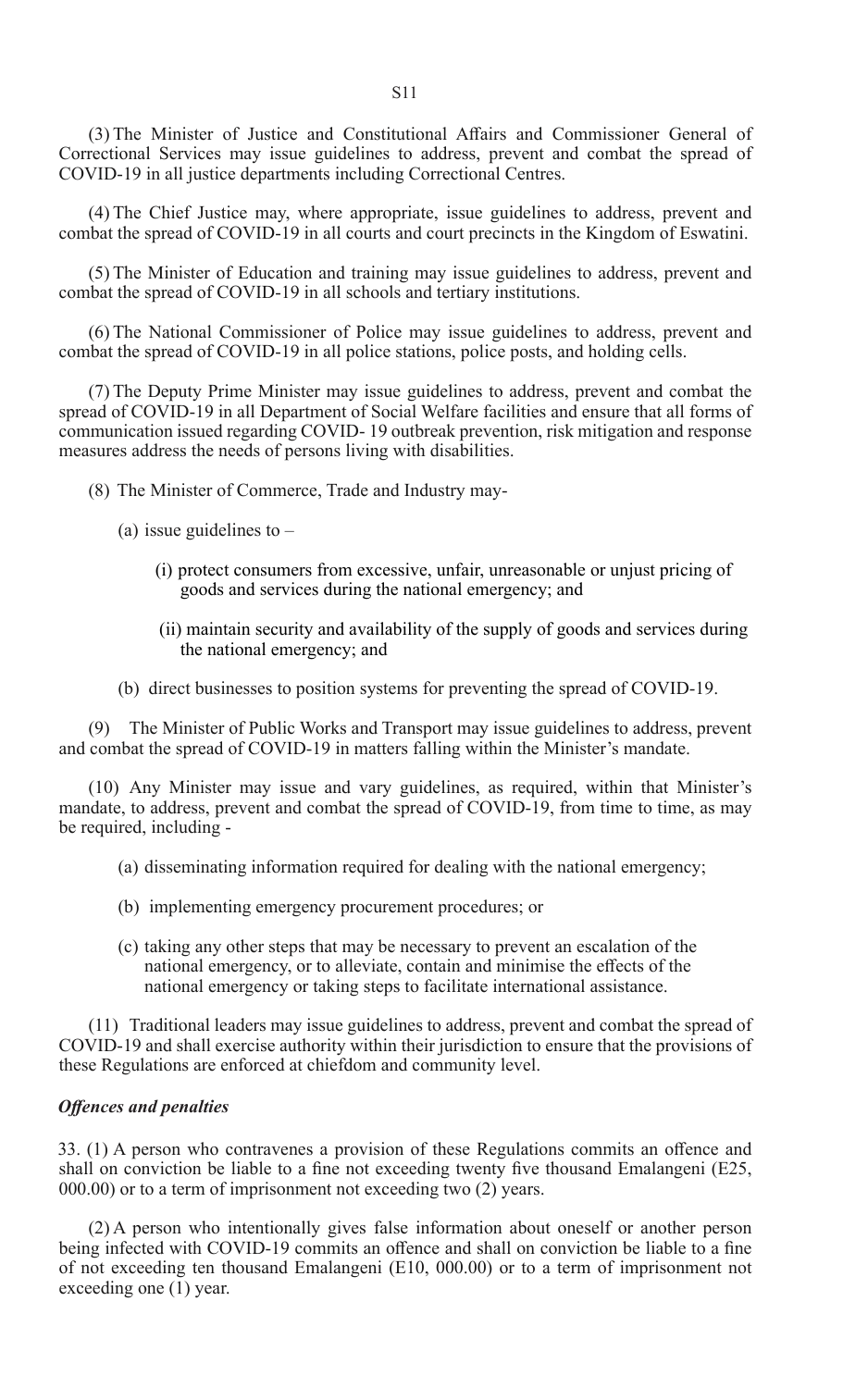(3) Any person who intentionally exposes another person to COVID-19 may be prosecuted for an offence, including assault, attempted murder or murder.

#### **FIRST SCHEDULE (Under Regulation 3)**

#### **STEPS TO PREVENT THE SPREAD OF CORONAVIRUS (COVID-19)**

Every person shall use the following steps to prevent the spread of coronavirus (COVID -19) -

- (a) wash hands frequently with soap and water for 40 seconds;
- (b) an alcohol based hand sanitizer with 70% alcohol must be used for 20 seconds;
- (c) if hands are dirty or soiled, do not use an alcohol based hand sanitizer, rather wash hands with soap and water;
- (d) when coughing or sneezing cover nose and mouth with handkerchief or paper tissue. Dispose of tissue immediately after use and wash hands;
- (e) if handkerchief or tissue paper is not available cough into a flexed elbow;
- (f) refrain from touching face, mouth, nose and eyes;
- $(g)$  stay at least a metre away from those coughing or sneezing;
- (h) monitor your body temperature; and
- (i) avoid handshakes.

#### **SECOND SCHEDULE (Under Regulation 8 and 14)**

#### **HOME QUARANTINE OR ISOLATION MEASURES**

- 1. (1) A home quarantined or isolated person shall-
	- (a) stay in a well-ventilated single-room preferably with an attached or separate toilet. If another family member needs to stay in the same room, it is advisable to maintain a distance of at least one (1) meter between the two.
	- (b) stay away from contact with elderly people, pregnant women, children and persons with co-morbidities within the household.
	- (c) restrict movement within the house.
	- (d) under no circumstances attend any social or religious gathering which include but not limited weddings and night vigils

(2) A home quarantined or isolated person shall, follow the under mentioned public health measures at all times, -

- (a) wash their hands as often thoroughly with soap and water or with alcohol-based hand sanitizer;
- (b) avoid sharing household items such kitchen utensils, towels, bedding, or other items with other people at home;
- (c) wear a surgical mask at all the time and ensure that the mask is changed every 6-8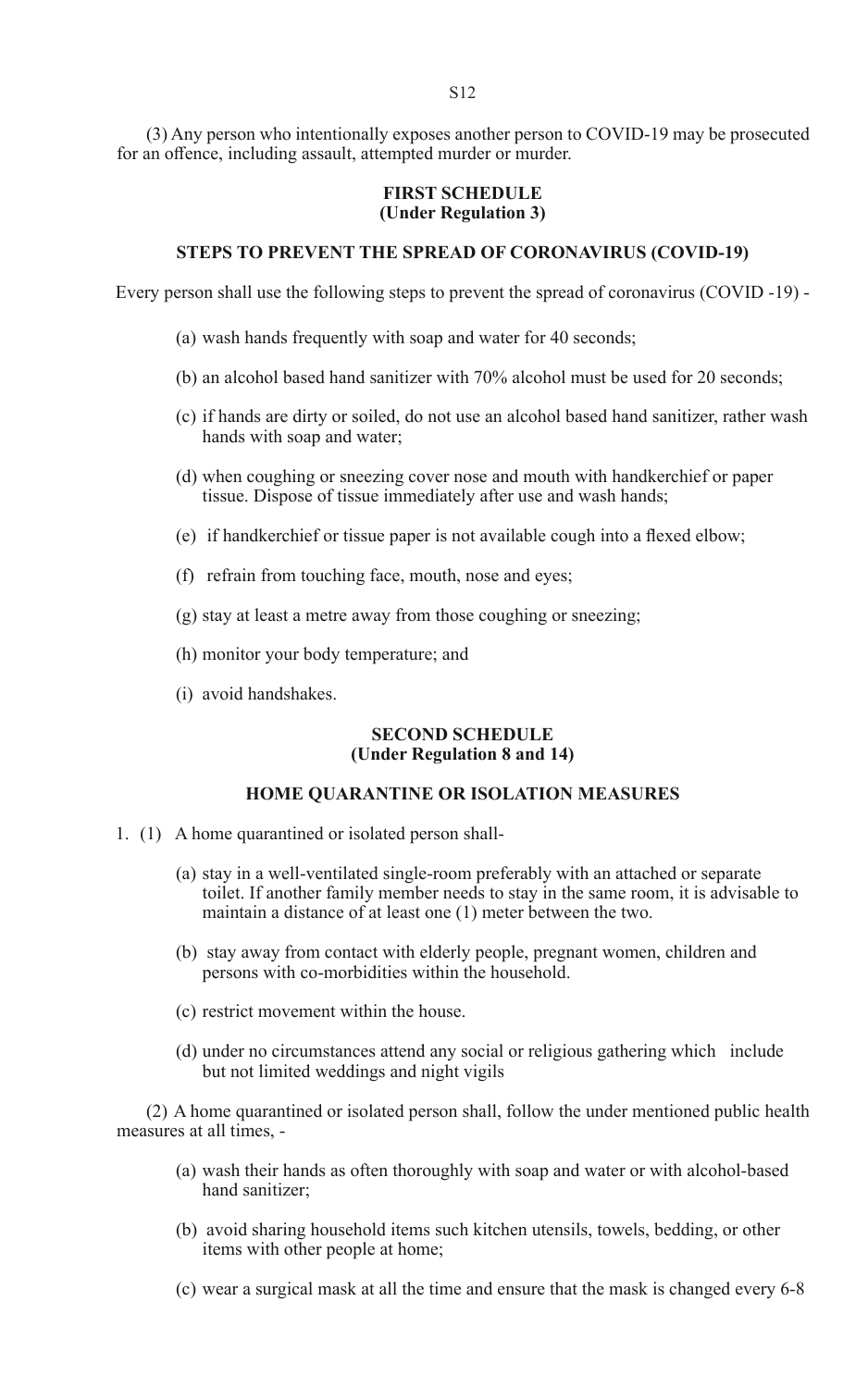hours and disposed of;

- (d) disinfect masks used by patients, care givers, or close contacts during home care using ordinary bleach solution containing (5%) or sodium hypochlorite solution containing  $(1\%)$  which shall be disposed off either by burning or deep burial;
- (e) consider used masks as considered as potentially infected; and
- (f) immediately inform the nearest health centre or call 977, if symptoms appear such as cough, fever or difficulty in breathing,
- 2. (1) Family members of a home quarantined or isolated person shall
	- (a) ensure that only an assigned family member shall be tasked with taking care of such person;
	- (b) avoid touching the soiled linen or direct contact with skin;
	- (c) use disposable gloves when cleaning the surfaces or handling soiled linen;
	- (d) wash their hands after removing gloves;
	- (e) not allow visitors into their house.

(2) In case the person is being quarantined becomes symptomatic, all their close contacts shall be home quarantined for fourteen (14) days and followed up for an additional fourteen (14) days or until the report of that person turns out negative on lab testing.

 (3) The following environmental sanitation requirements shall be observed in a home quarantine or isolation place or facility-

- (a) clean and disinfect frequently touched surfaces in the quarantined person's room such as bed, frames and tables daily with one (1%) Sodium Hypochlorite Solution;
- (b) clean and disinfect toilet surfaces daily with regular household bleach solution or phenolic disinfectants; and
- (c) clean the clothes and other linen used by the person separately using common household detergent and dry.

3. A home quarantine or isolation period shall be for fourteen of (14) days from contact with a confirmed case or earlier if a suspect case of whom the index person is a contact turns out negative on laboratory testing.

#### **USE OF MEDICAL MASKS BY GENERAL PUBLIC**

#### *Types of medical masks*

1. There are different types of medical masks characterized by different sizes and shapes available in the markets, the common ones being -

- (a) flat pleated masks of woven fabric which cover the nose and mouth and are worn behind the head with straps or elastic fasteners; and
- (b) conical or duck bill shaped masks with valves or without valves that fit in the contour of the face over the nose and mouth.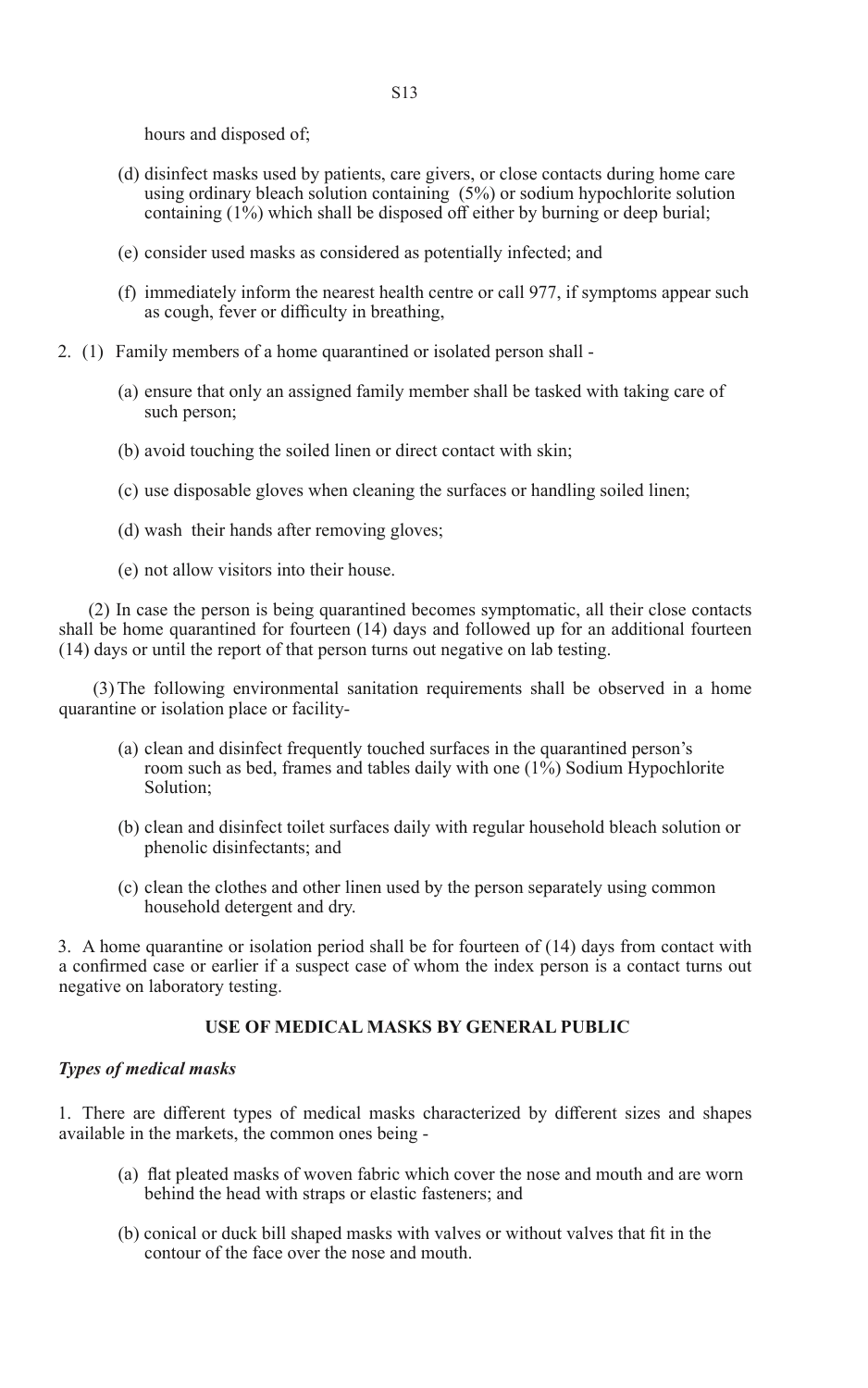#### *Use of masks by general public*

2. (1) Medical masks should not be used by healthy persons who do not have any smptoms of COVID-19 as this creates a false sense of security that can lead to neglecting other essential measures such as washing of hands.

(2) There is no scientific evidence to show health benefits of using masks for healthy persons in the community.

(3) Erroneous use of masks or continuous use of a disposable masks periods longer than six (6) hours or repeated use of same mask may actually increase the risk of getting an infection and may cause persons to incur unnecessary costs.

#### *When to use medical masks*

3. (1) Members of the public may use medical three layer masks when ill to prevent infection from spreading to others and wash your their hand frequently to avoid spreading infection to others.

(2) A medical three (3) layer mask shall be used -

- (a) when a person develops cough or fever;
- (b) while visiting a healthcare facility;
- (c) when one is caring for an ill person; and
- (d) by close family contacts of a suspected or confirmed case undergoing home care.

#### *Duration for which a medical mask will remain effective*

4. A medical mask, if properly worn, will be effective for 8 hours, if the mask gets damp it should be changed immediately.

#### *Correct procedure of wearing triple layer mask*

5. When wearing a medical mask, the steps given below need to be carefully followed and if the steps are not followed this might lead to infection from the mask –

- (a) unfold the pleats make sure that they are facing down;
- (b) place over nose, mouth and chin;
- (c) fit flexible nose piece (a metallic strip that can easily be located) over nose-bridge;
- (d) secure with tie strings (upper string to be tied on top of head above the ears lower string at the back of the neck.);
- (e) ensure there are no gaps on either side of the mask, adjust to fit;
- (f) while in use, avoid touching the mask;
- $(g)$  do not let the mask hang from the neck;
- (h) change the mask every after six hours or as soon as it becomes damp;